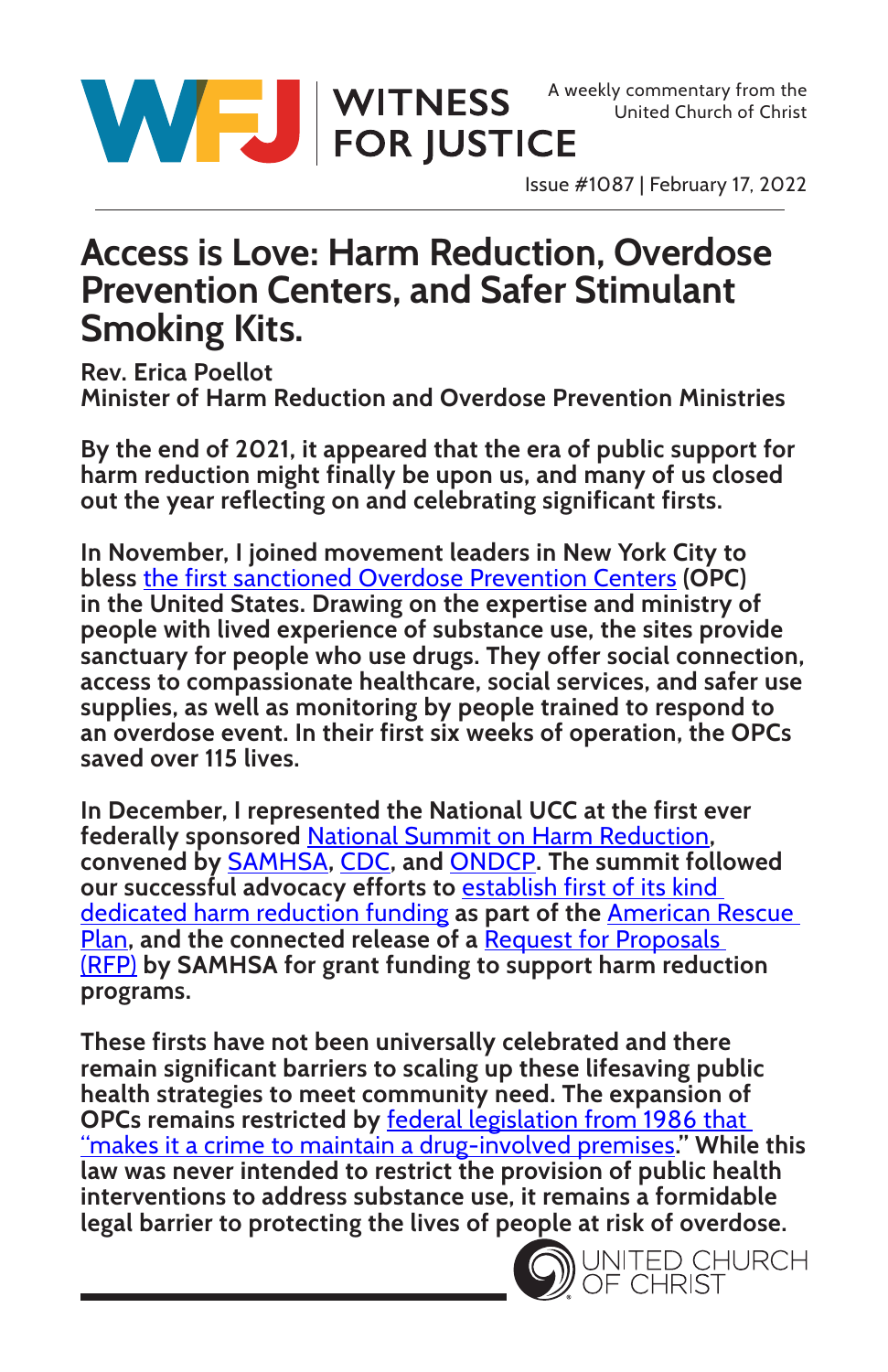**SAMHSA's Harm Reduction RFP received significant** [negative](https://www.washingtonpost.com/politics/2022/02/11/viral-article-that-unleashed-crack-pipe-firestorm-relied-assumptions/)  [media](https://www.washingtonpost.com/politics/2022/02/11/viral-article-that-unleashed-crack-pipe-firestorm-relied-assumptions/) **and** [reactive pushback from the government](https://www.hhs.gov/about/news/2022/02/09/statement-hhs-secretary-xavier-becerra-and-ondcp-director-rahul-gupta.html?utm_source=SAMHSA&utm_campaign=0a80dbc0e1-SAMHSA_Announcement_2022_02_09_1600717&utm_medium=email&utm_term=0_ee1c4b138c-0a80dbc0e1-168210057) **immediately following the grant submission deadline. Racist dog whistles were used to** [accuse the Biden Administration of spending millions on](https://www.washingtonpost.com/opinions/2022/02/17/crack-pipe-outcry-overdose-crisis-harm-reduction-policy/)  [safer smoking supplies](https://www.washingtonpost.com/opinions/2022/02/17/crack-pipe-outcry-overdose-crisis-harm-reduction-policy/) **including glass pipes for stimulant users, and legislation has since been proposed to forbid the scope of healthcare supplies, like glass pipes, eligible for reimbursement under this funding opportunity.**

**The evidence is clear. Harm reduction is essential healthcare and**  [saves lives](https://www.vitalstrategies.org/spotlight-harm-reduction-saves-lives/)**. It increases safety, reduces the risk of diseases and injuries, and offers alternatives to more dangerous modes of substance use, including injection and using in isolation. Access to these resources creates opportunities to establish relationships, build trust, and to connect people to compassionate care. Access to** [harm reduction](https://harmreduction.org/) **is** [love in action](https://faithinharmreduction.org/)**.**

## Let us pray!

*May we refuse to ignore the disregard for the humanity of people who use stimulants, and the racism and stigma which is being weaponized to deprive people who use drugs of their dignity and human right to health and wellness. May we recognize the myriad ways we continue to enact white supremacy and the war on people who use drugs to incarcerate justice and hope among our most marginalized neighbors. May we raise up the 841,000+ names of our beloveds lost to overdose, for the disproportionate impact on Black people, Indigenous people, Brown people, LGBTQI+ people, people living in poverty, and young people. May we give gratitude for the courageous leadership of people who use drugs and for the communities of care who continue to spread the life-giving gospel of harm reduction despite death-dealing drug policies and laws which tell them they cannot. May this moment be a call to free people from all carceral systems and their roots in white supremacy, to eradicate the stigmatization of substance use, expand access to evidence-based healthcare, and grow community rooted in compassion and grace.* 

*May this moment be a call to liberation, love, and harm reduction.*